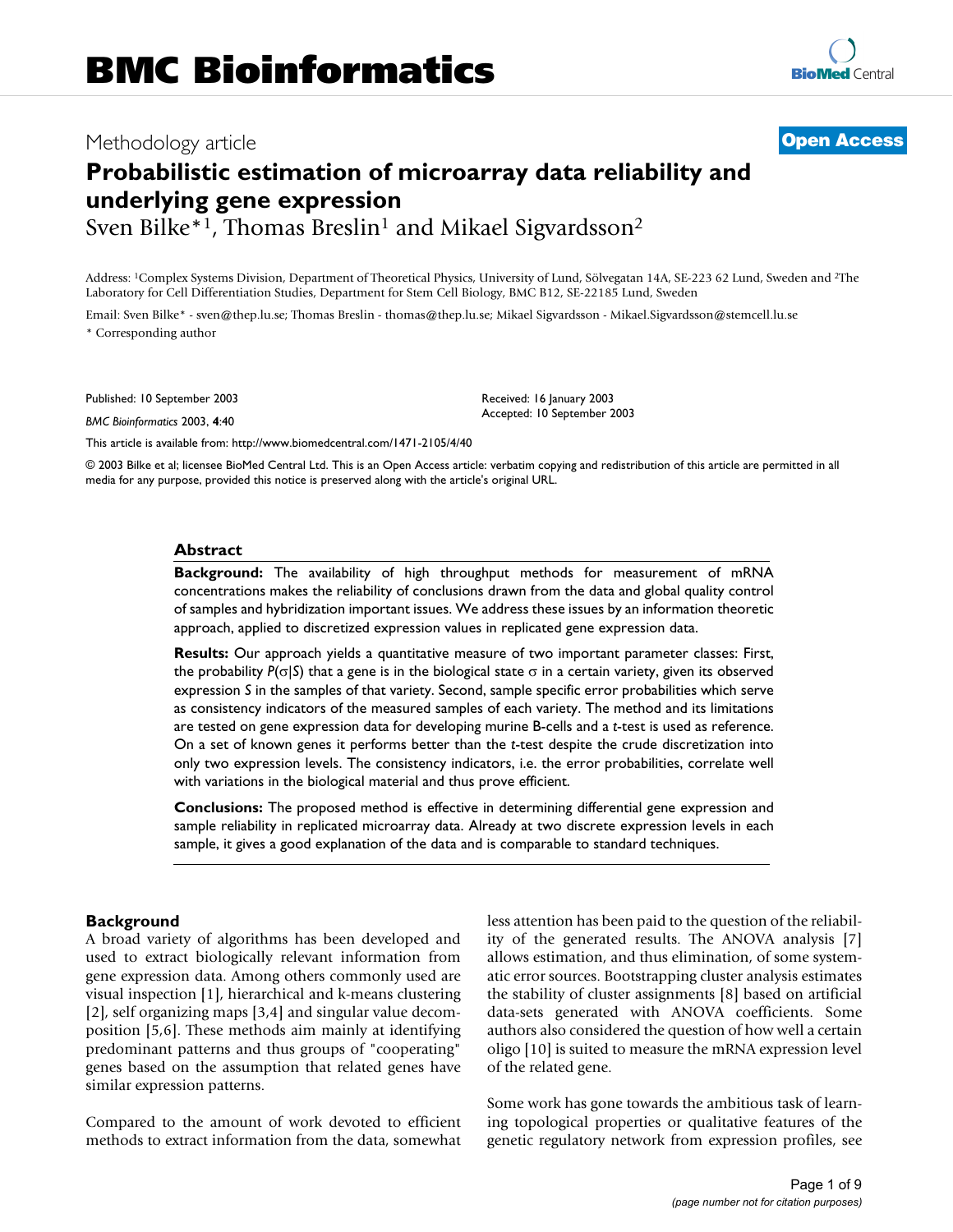e.g. [11]. A major limiting factor in these attempts is the comparative sparseness of available data. It is therefore reasonable to consider reduced models, for example a Boolean representation of the gene activity. It is known that many biological properties, for instance stability and hysteresis, can be modeled by the dynamics of such reduced models [12–14].

In this work we investigate the possibility of reducing complexity of gene expression data by discretizing the expression levels. The approach we present enables a new way of extracting biologically relevant information from the data in the following way: A biological variety, i.e. a biological system defined by the investigator, is represented by several samples which are subjected to gene expression analysis. If gene expression levels are discretized into *n* values, and the variety is represented by *m* samples, the number of observable expression states for a gene are limited to *nm*. These observed states *S* are modeled as being derived from a smaller number of underlying, biological states σ, through a measurement process. Rather than making static assignments  $S \rightarrow \sigma$  we calculate conditional probabilities  $P(\sigma|S)$ . The number of possible expression profiles for a gene over a set of varieties is limited and the probability of each expression profile is easily calculated. Since the model we use considers both the underlying biology and the measurement process it also generates a measure of sample coherence in each biological variety.

We demonstrate the feasibility of this approach for a *binary* discretization of gene expression. For the discretization step we use the absent/present classification provided by the Affymetrix software [9]. The outcome of our method on a data set covering gene expression in developing murine B-cells is compared to the results of a standard analysis. We show that even with the crude discretization into only two expression levels the method is competitive to statistical methods based on continuous expression levels.

#### **Methods** *The Model*

A major step in the analysis of gene expression data is to separate the biological content of the data from measurement and sample specific errors. In other words given an observation, i.e. the expression values of a gene in several samples representing the same biological variety, one wants to conclude on the biological state  $\sigma$ , which generated the observation. This can be expressed as a conditional probability,

, that a gene is in a certain biological state  $\sigma$  given the corresponding observed state *S*. In the application on which we demonstrate the method we consider three different biological varieties: pro, pre, and mature B-cells. The samples in each variety are different cell lines arrested at the corresponding stage of development.

In this work we take an information theoretic point of view to estimate this probability: The information of interest, the state  $\sigma$ , is "transmitted" in a noisy measurement process and potentially distorted (Figure [1\)](#page-2-0). Using Bayes' theorem, the desired conditional probability Eq. (1) can be expressed as:

$$
P(\sigma|S) = \frac{P(S|\sigma)P_{\sigma}}{P_S}.
$$
 (2)

On the right hand side of this equation, *P*(*S*|σ) is the probability to observe state *S* if the underlying biological state is σ. In a sense, *P*(*S*|σ) describes the noise characteristic of the measurement process. In the following we will show how this conditional probability, and the other probabilities on the r.h.s. of Eq. (2) can be estimated.

Given a set of *m* samples representing the same biological variety, differences in the expression level of a gene between the samples can arise from two independent sources:

1. *Random variation* within the variety. This may be caused by temporal differences in response to the stimuli, slightly different environmental conditions, genotypic differences between samples, etc.

2. *Sample specific errors*. These are mainly caused by the measurement process, e.g. differences in the treatment of the mRNA, scratched arrays, and so on. However, outlier samples, cultured under considerably different conditions, also contribute to sample specific errors.

A separation of these two contributions is possible only with an appropriate model for the variation of gene expression between the samples. In the choice of model, one has considerable freedom within the bounds set by biological plausibility. A limiting factor on the biological model comes from the type and amount of available data. The data used in this work contains only four samples for each variety. For the model we propose this is the *minimum* number of samples required to estimate the model parameters.

In the discretization of gene expression levels, we use only two discrete values, 0 and 1, for the expression of a gene in a sample. This means that the number of observable states, *S*, in a variety consisting of *m* samples is 2*<sup>m</sup>*. With

 $P(\sigma|S)$  (1)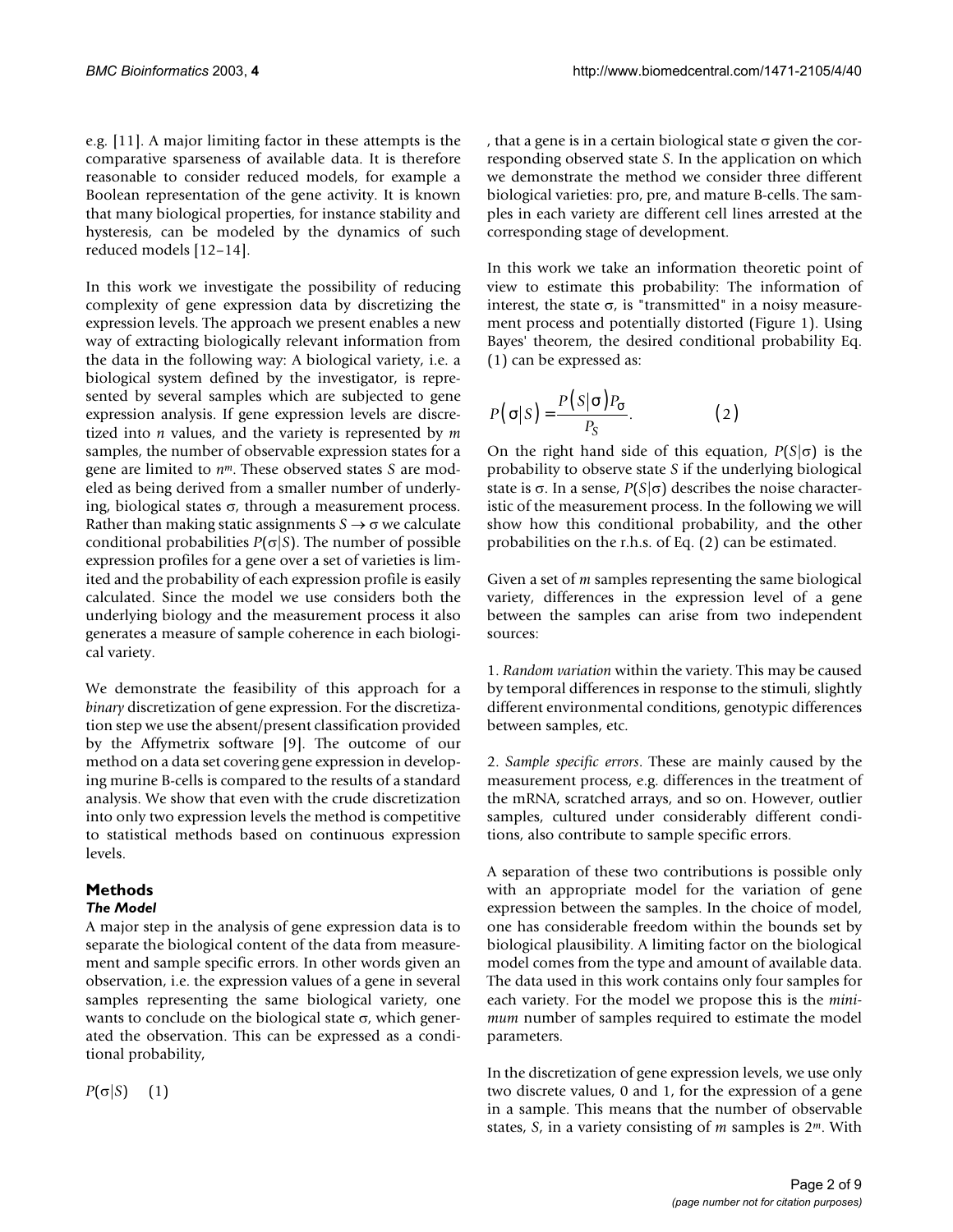<span id="page-2-0"></span>

### **Figure 1** Schematic diagram illustrating the transition from underlying to observed distributions of states, in the case of *m* = 4 samples

Schematic diagram illustrating the transition from underlying to observed distributions of states, in the case of *m* = 4 samples. The underlying distribution on the left hand side can be described by the probabilities for each underlying state,  $P(\sigma_1)$ ,  $P(\sigma_0)$ ,

and  $P(\sigma_r)$  (see text). This distribution is then distorted by sample specific errors,  $\ P^i_{0\to 1}$  and  $\ P^i_{1\to 0}$  , resulting in an experimentally observed distribution, depicted on the right hand side.

no measurement errors we could immediately conclude on the underlying biological state σ: the two cases, where all observations agree  $S = (1, ..., 1)$  and  $S = (0, ..., 0)$  can be mapped to the biological states  $\sigma_1$  and  $\sigma_0$  respectively, which describe "pure" states without variation. The remaining *N* - 2 observable states *S*, where the individual measurements disagree, correspond to biological states σ with random variation. For the application in our biological study with supposedly *identical* biological systems contributing to the observable states *S*, the exact pattern leading to contradicting observations does not carry any information, as long as we assume that there are no sample specific errors. Therefore, we subsummize all *N* - 2 possible observations as one biological state  $\sigma_r$  with a random variation.

The biological rationale for this model is given by the following example: If one considers a biological variety such as cells in the retina of the eye, then a certain number of crucial genes ought to be expressed in all samples. Such genes might include rhodopsin, a molecule that responds to light. In contrast, genes such as the hemoglobin family, which are typical of erythrocytes, ought not to be expressed in the retina. A third class of genes could be considered as independent of the system in the sense that their expression is not directly related to the biological

system. Such genes may vary in expression both due to environmental and genetic differences between the samples.

The model discussed so far is depicted graphically in the left part of Figure [1,](#page-2-0) where a possible distribution of the relative frequencies of the three biological states is depicted, for the case of *m* - 4 samples. The distribution can be described by three numbers: the probabilities  $P(\sigma_1)$ and  $P(\sigma_0)$ , which contribute to the frequencies of the states  $S = (1, 1, 1, 1)$  and  $S = (0, 0, 0, 0)$ , and  $P(\sigma_r)$  which contributes to both the frequency of mixed states and the two states above. Describing the mixed states with only one parameter  $P(\sigma_r)$  implies that the biological variation is modeled evenly and identically distributed independently for each sample. In a second step, the measurement process with possible sample specific errors is modeled as statistically independent between samples. For each sam-

ple *i*, we define two parameters,  $P_{0\rightarrow 1}^i$  and  $P_{1\rightarrow 0}^i$ , denoted sample specific *error probabilities*.

To introduce the full formalism of our current model we start by considering a simple example, again for *m* - 4 samples. An observed state *S*, *S* =  $(S_1, S_2, S_3, S_4) = (1,0,1,0)$ ,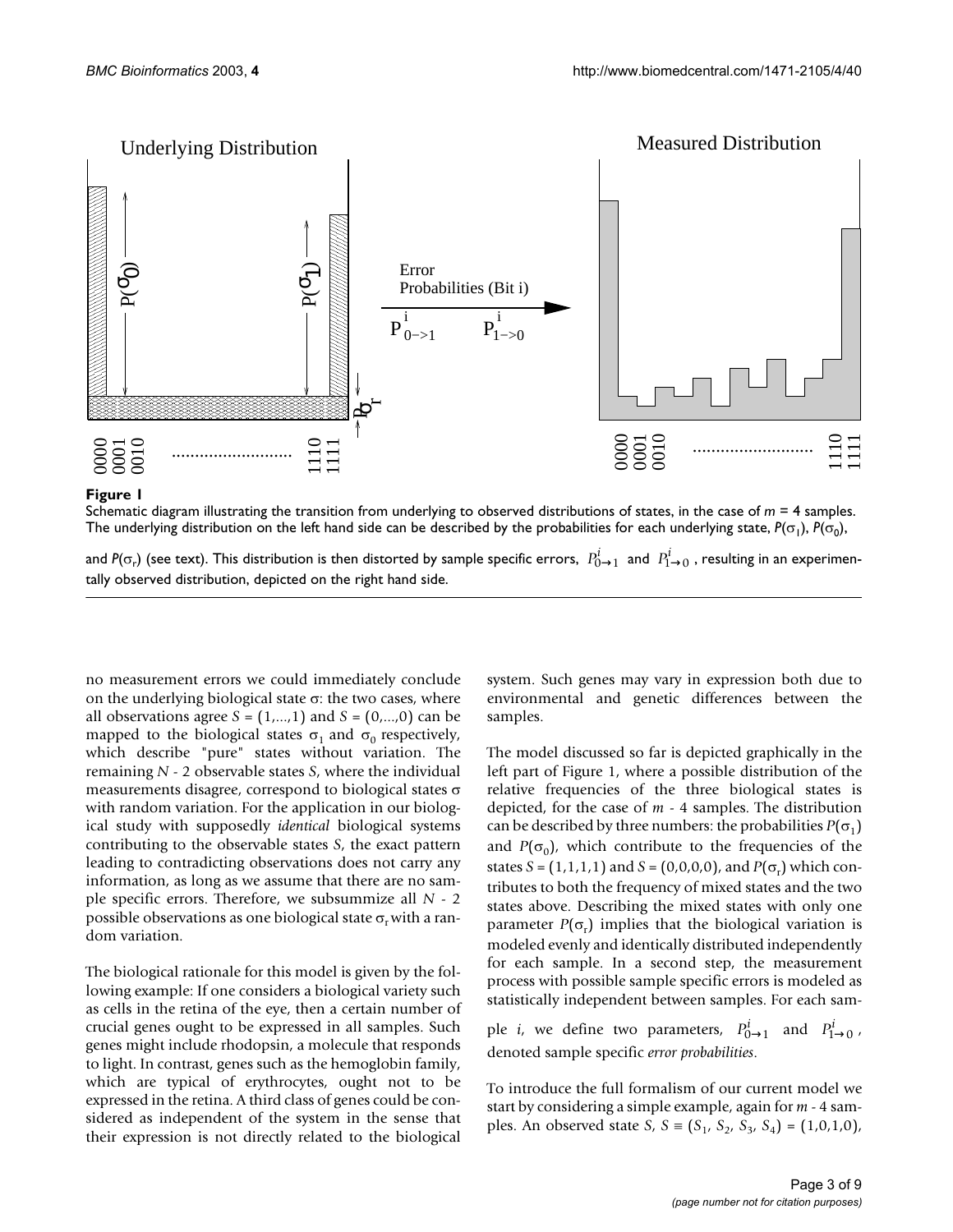may be generated by the gene being in state  $\sigma_1$  with the probability:

$$
P\left(\sigma_1\right)\left(1-P_{1\rightarrow 0}^1\right)\left(P_{1\rightarrow 0}^2\right)\left(1-P_{1\rightarrow 0}^3\right)\left(1-P_{1\rightarrow 0}^4\right),\,
$$

or it may be generated by the gene being in state  $\sigma_0$  with the probability:

$$
P\left(\,\mathbf{\sigma}_{0}\,\right)\left(\,P_{0\rightarrow1}^{1}\,\right)\left(\,1-P_{0\rightarrow1}^{2}\,\right)\left(\,P_{0\rightarrow1}^{3}\,\right)\left(\,1-P_{0\rightarrow1}^{4}\,\right),
$$

or it may be generated by the gene being in state  $\sigma_r$  with the probability:

$$
P\left(\sigma_r\right)\times\frac{1}{2}\Big[\Big(P^1_{0\rightarrow1}\Big)+\Big(1-P^1_{1\rightarrow0}\Big)\Big]\frac{1}{2}\Big[\Big(1-P^2_{0\rightarrow1}\Big)+\Big(P^2_{1\rightarrow0}\Big)\Big]\times\frac{1}{2}\Big[\Big(P^3_{0\rightarrow1}\Big)+\Big(1-P^4_{1\rightarrow0}\Big)\Big]\frac{1}{2}\Big[\Big(1-P^4_{0\rightarrow1}\Big)+\Big(P^4_{1\rightarrow0}\Big)\Big].
$$

With the briefer notation,

$$
\rho_{1\to 0}^i \equiv P_{1\to 0}^i \delta_{S_i,0} + \left(1 - P_{1\to 0}^i\right) \delta_{Si,1}
$$
  

$$
\rho_{0\to 1}^i \equiv P_{0\to 1}^i \delta_{S_i,1} + \left(1 - P_{0\to 1}^i\right) \delta_{Si,0}
$$

, where  $\delta$  refers to the Kronecker delta (i.e.  $\delta_{i,k} = 1$  if  $j = k$ and 0 otherwise), we may express the distribution of observed states, in the general case of binary discretization with *m* samples, as:

$$
P(S) = P(\sigma_1) \prod_{i=1}^{m} p_{1 \to 0}^i + P(\sigma_0) \prod_{i=1}^{m} p_{0 \to 1}^i + P(\sigma_r) \prod_{i=1}^{m} \frac{1}{2} (p_{1 \to 0}^i + p_{0 \to 1}^i).
$$
 (3)

Altogether the model uses 3 + 2 \* *m* variables. These

*m*

parameters  $P(\sigma_1)$ ,  $P(\sigma_0)$ ,  $P(\sigma_r)$  and  $\left\{P^i_{1\to 0}P^i_{0\to 1}\right\}_{i=1}^m$  are estimated from the observed distribution of states (right side of Figure [1\)](#page-2-0) by Levenberg-Marquardt [15] chi-square minimization of the unweighted error to the theoretical distribution Eq. (3). Using Eq. (2), and the parameters estimated as above, our belief that a gene belongs to the underlying states  $\sigma_0$ ,  $\sigma_1$ ,  $\sigma_{r}$ , given the 2<sup>4</sup> = 16 observable states *S*, can now be expressed as:  $\left\{P_{1\to 0}^n, P_{0\to 1}^n\right\}_{i=1}$ 

$$
P(\sigma_0|S) = \frac{P(S|\sigma_0)P(\sigma_0)}{P(S)}
$$

$$
P(\sigma_1|S) = \frac{P(S|\sigma_1)P(\sigma_1)}{P(S)}
$$

$$
P(\sigma_r|S) = \frac{P(S|\sigma_r)P(\sigma_r)}{P(S)}
$$

Once the probability that a gene is in a certain biological state  $\Sigma^i \in \sigma_1$ ,  $\sigma_0$ ,  $\sigma_r$  has been calculated for all varieties *i* = 1...*v*, one can calculate the probability that a gene exhibits a certain expression profile over a set of different varieties by taking the product

$$
P\left(\sum_{i}^{1} \dots \sum_{j}^{1} |S^{i}|, \dots, S^{i}\right) = \prod_{i=1}^{i} P\left(\sum_{j}^{i} |S^{i}|\right).
$$
 (4)

In this way, the probabilistic state analysis also generates a clustering: For a given expression profile over the varie-

ties, e.g.  $\sigma_0^1 \sigma_r^2 \cdots \sigma_1^i$ , we may extract those genes for which this expression profile is the most probable. In fact this is a "soft" clustering, in that an expression profile can belong to several clusters simultaneously with different probabilities. Moreover the genes clustered to a biologically interesting expression profile can be ranked by the probability of Eq. (4).

#### *Experimental data preparation*

All cells were grown in RPMI medium supplemented with 7.5% fetal calf serum, 10 mM HEPES, 2 mM pyruvate, 50 mM 2-mercaptoethanol and 50 mg gentamicin per ml (complete RPMI media) (all purchased from Life Technologies AB,  $T = E4by$ , Sweden) at  $37 = B0C$  and  $5\%$  CO2. RNA was prepared using Trizol (GIBCO) and 7.5 = B5g of total RNA was annealed to a T7-oligo T primer by denaturation at 70 = B0C for 10 minutes followed by 10 minutes of incubation of the samples on ice. First strand synthesis was performed for 2 hours at 42 = B0C using 20 U of Superscript Reverse Transcriptase (GIBCO) in buffers and nucleotide mixes according to the manufacturers instructions. This was followed by a second strand synthesis for 2 hours at 16 = B0C, using RNAseH, E coli DNA polymerase I and E coli DNA ligase (all from GIBCO), according to the manufacturers instructions. The obtained double stranded cDNA was then blunted by the addition of 20 U of T4 DNA polymerase and incubation for 5 minutes at 16 = B0C. The material was then purified by Phenol:Cloroform:Isoamyl alcohol extraction followed by precipitation with NH4Ac and Ethanol. The cDNA was then used in an in vitro transcription reaction for 6 h at 37 = B0C using a T7 IVT kit and biotin labeled ribonucloetides. The obtained cRNA was purified from unincorporated nucleotides on a RNAeasy column (Qiagen). The eluted cRNA was then fragmented by incubation of the products for two hours in fragmentation buffer (40 mM Tris-acetate, pH 8.1, 100 mM KOAc, 150 mM MgOAc). 20 = B5g of the final fragmented cRNA was then hybridized to affymetrix chip U74Av2 (Affymetrix) in 200 = B5l hybridization buffer (100 mM MES-buffer, pH 6.6, 1 M NaCl, 20 mM EDTA, 0.01 Herring sperm DNA ( $100 = B5$  g/ml) and Acetylated BSA (500 = B5  $g/ml$ ) in an Affymetrix Gene Chip Hybridization oven 320. The chip was then developed by the addition of FITC-streptavidin followed by washing using an Affymetrix Gene Chip Fluidics Station 400. Scanning was performed using a Hewlett Packard Gene Array Scanner.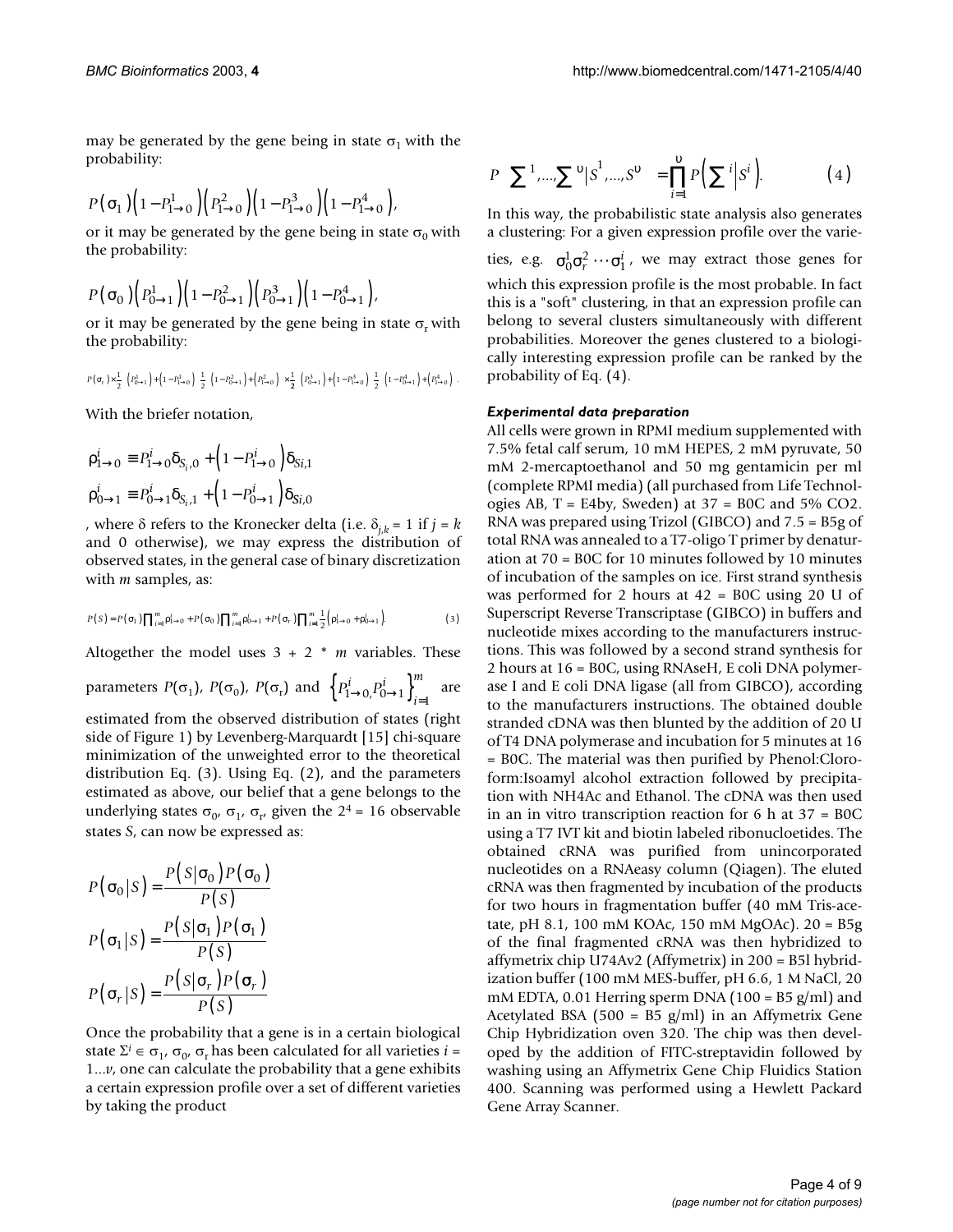## **Results**

To evaluate the method we used both real and synthetic data. The experimental data was generated with Affymetrix microarrays for the study of differentiating murine Bcells at different stages in the differentiation process. In this publication the data is only used to demonstrate the feasibility of the proposed method. The biological implications of this study are published elsewhere [20].

### *Synthetic data and the effect of correlation*

For synthetic data, generated with the model parameters

 $P(\sigma_0) = 0.45$ ,  $P(\sigma_1) = 0.35$ ,  $P(\sigma_r) = 0.2$  and  $P^i_{1 \to 0} = P^i_{0 \to 1}$ = 0.02 for all samples *i*, parameter estimates are, as expected, given with low errors. The parameter values were chosen as typical values from the estimates on real data, see next section, and the result was verified for sample sizes  $m = 4$ ,  $m = 5$ , and  $m = 6$  (data not shown).

An assumption of simple model used to derive Eq. (3) is that randomly varying genes vary *independently* in the samples of a variety. Hence we investigated how severely this assumption influences the estimation of the model parameters.

To assess the influence of correlations between randomly varying genes we generated a data set consisting of four bits, i.e. samples, with the same parameters as above. In the random patterns a correlation was introduced between the third and fourth bit by changing the value of of the fourth to that of the third with a certain probability. We define this probability as the correlation factor. The correlation was introduced before distorting the patterns with error probabilities. We then plotted the mean error in the estimation of parameters over 500 runs of synthetically generated data for correlation factors in the range  $\{0, 0.02, \ldots, 0.98\}.$ 

Figure [2](#page-5-0) shows the error in the estimation of the parameters describing the underlying distribution. We notice that even for fully correlated patterns the estimation error is less than 20% of the correct values. The estimation of the probability for biologically varying genes is somewhat worse, for fully correlated patterns the error is almost 50%. For real data one can, however, expect a much smaller correlation. The average error in the estimates of the error probabilities, as seen in Figure [3,](#page-6-0) shows the expected behavior: The average error grows with the correlation for the uncorrelated samples, while the estimate for the correlated observations is almost unaffected. Intuitively, the model compensates for the correlation by increasing  $P(\sigma_1)$  and  $P(\sigma_0)$  as well as the error probabilities and lowering  $P(\sigma_r)$ . For correlation factors above 0.50, due to the compensation effect, the model deteriorates in explaining the data. This can be seen in the sum  $P(\sigma_0)$  +

 $P(\sigma_r) + P(\sigma_1)$  which initially drops from almost 1 to 0.99 as the correlation factor rises from 0 to 0.50 and then from 0.99 to 0.96 for correlation factors in the range 0.50 to 0.98 (data not shown). We hence conclude that it is reasonable not to impose the condition  $P(\sigma_0) + P(\sigma_1) + P(\sigma_r)$ = 1 in the model, as this sum indicates if samples are strongly correlated in genes whose expression vary around the threshold of discretization.

In summary, for not too large correlations in the biological variance the algorithm gives a good quantitative estimate of the model parameters. In the case of large correlations the qualitative picture given by the estimated parameters is still reliable.

## *Real data*

Differentiating B-cells are characterized by phenotypic markers into different stages of development. Here we chose to study the expressional differences between three such stages; pro, pre and mature B-cells. For each of these three varieties we used four different cell lines arrested at the corresponding stage of development. Measurements we performed with Affymetrix array containing probesets for 12488 genes and ESTs on each sample. The discretization of expression levels was given by the Affymetrix GeneChip absent present calls [9].

Our algorithm was used to estimate the parameters  $P(\sigma_1)$ , *P*( $\sigma$ <sub>0</sub>) and *P*( $\sigma$ <sub>r</sub>), describing the biological distribution and the error probabilities (see Table [1\)](#page-6-1). Theoretically, one expects the three biological probabilities to sum up to one. In our model, Eq. (3), we do not explicitly impose this condition. Nevertheless, the sum of the independently estimated parameters is close to one. This indicates that our model is a reasonable approximation of the biological system and the measurement process.

The error probabilities from Eq. (3) can be used as a consistency index for the samples in a given variety. In the last variety (mature B-cells) the maximum error probability is notably higher. This effect is likely to be explained by the different anatomical origins of the cell lines representing this group. No such differences exist in the other groups since they all originate in the bone marrow which is the only anatomical site for B cell development in the adult animal [16]. In contrast, the mature B cell can reside in several other sites such as spleen, lymph-nodes and intestine which may affect the gene expression profile in these cells [17,18]. With only four samples, it is not unlikely that these effects show up in the error probabilities and not only in the random variation parameter  $P(\sigma_r)$ .

#### *Comparison to conventional* **t***-test on known genes*

To determine how well biologically relevant information can be extracted from the discretized data, we compare it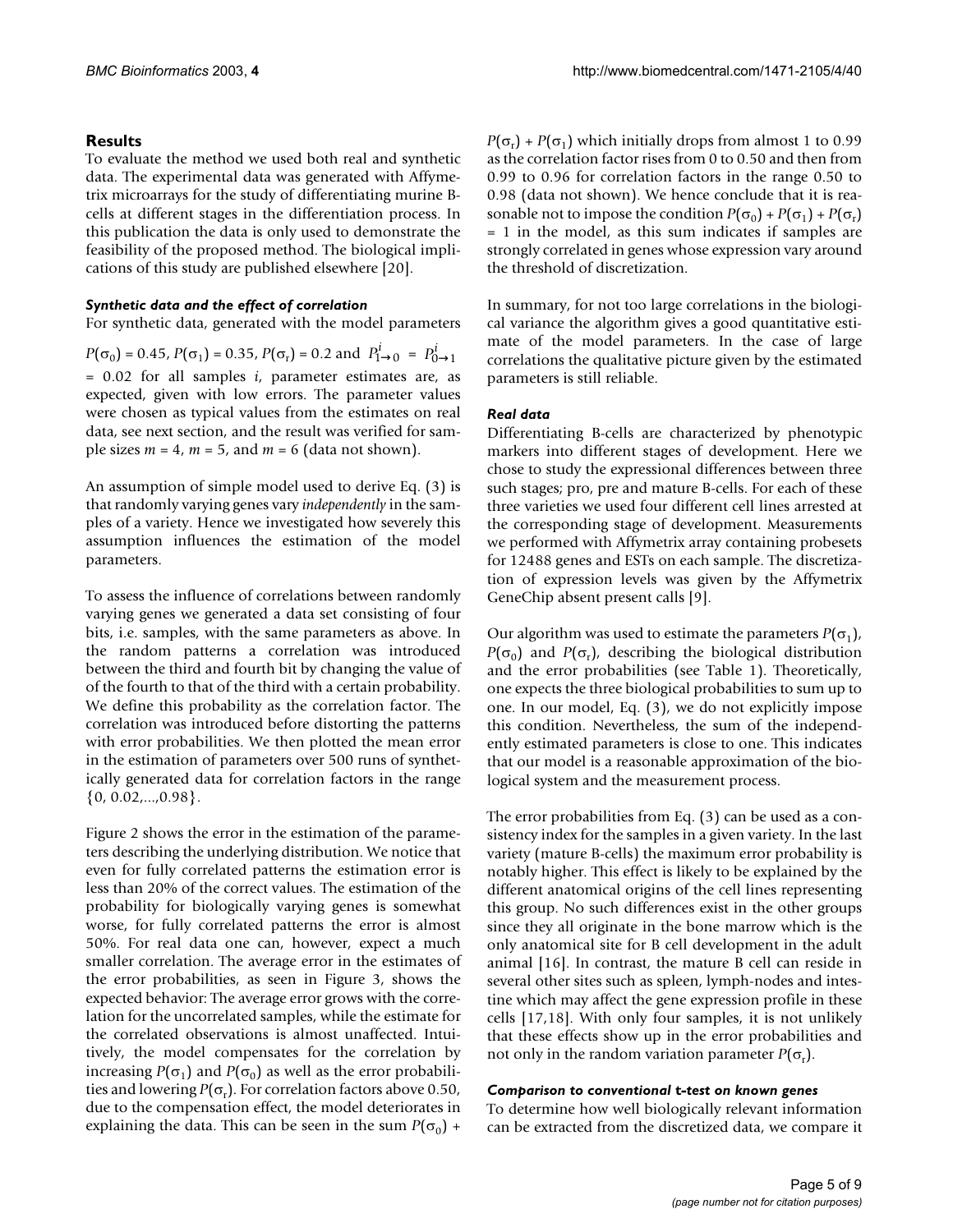<span id="page-5-0"></span>

**The average error in the estimation of the parameters**  $P$ **(σ1),** *P***(σ<sup>1</sup>),** *P***(σ<sup>1</sup>),** *P***(σ<sup>1</sup>),** *P***(σ<sup>1</sup>),** *P***(σ<sup>1</sup>),** *P***(σ<sup>1</sup>),** *P***(σ<sup>1</sup>),** *P***(σ<sup>1</sup>),** *P***(σ<sup>1</sup>),** *P***(σ<sup>1</sup>),** *P***(σ<sup>1</sup>),** *P***(σ<sup>1</sup>),** *P***(σ<sup>1</sup>),** *P***(σ<sup>1</sup>),** *P* The average error in the estimation of the parameters  $P(\sigma_1)$ ,  $P(\sigma_0)$ ,  $P(\sigma_r)$  are given as a function of correlation factor between the third and fourth bit. For correlation factors above 0.2 the error in  $P(\sigma_r)$  rises considerably.

with another statistical method based on continuous expression values. We use our method to identify differences in gene expression between two varieties in the following way. A gene that goes up between variety *i* and variety *j* is characterized by the states  $\sigma_0^i$ ,  $\sigma_1^j$  or  $\sigma_0^i$ ,  $\sigma_r^j$  or

 $\sigma_r^i$ ,  $\sigma_1^j$  . Hence the belief that a gene goes up is given by the probability:

$$
P\big(\text{ up between variety } i\text{ and } j\big) = P\Big(\sigma_0^i\Big)P\Big(\sigma_1^j\Big) + P\Big(\sigma_0^i\Big)P\Big(\sigma_r^j\Big) + P\Big(\sigma_r^i\Big)P\Big(\sigma_r^i\Big)P\Big(\sigma_1^j\Big),
$$

suppressing the conditional probabilities,  $P(\cdot|S)$ , for brevity. Similarly, the belief that a gene goes down is given by the probability:

$$
P(\text{down between variety } i \text{ and } j) = P\left(\sigma_1^i\right)P\left(\sigma_0^j\right) + P\left(\sigma_1^i\right)P\left(\sigma_r^j\right) + P\left(\sigma_r^i\right)P\left(\sigma_r^j\right).
$$

Taking 1 - *P*(up) thus yields the Bayesian *p*-value of a gene going up. To answer the same question when working on continuous expression data one possibility is to employ a one sided two sample *t*-test in the Welch approximation of unknown variances in the varieties. This enables testing, for each gene, whether the mean of expression is higher or lower in one variety than in another. For comparison of these two approaches we selected a set of genes based on their well documented expression pattern and biological functions in the developing B lymphocyte [16,19]. Several of these are functionally linked since they participate directly in somatic DNA rearrangement events occurring specifically at the pre-B cell stage or participate in the regulation of genes involved in this process and thus display restricted expression patterns (pre-B specific). A second set of genes were selected based on their expression in cells that are either committed to the B lineage (B-lineage specific genes, in pre-B and B-cells) or non committed to this developmental pathway (Not in B-lineage, expressed in pro-B cells) [21].

The result of this comparison is presented in Table [2.](#page-7-0) For 14 out of the 22 genes the two methods completely agree. Out of these 14 only one (Mb1) does not match the expected target profile. For the other 8 genes, where the two methods yield different results, the probabilistic state analysis gives the expected answer in 5 cases, which should be compared to the two cases, where the *t*-test gives the right answer. In one case (rag-1), neither of the two methods gives the expected result.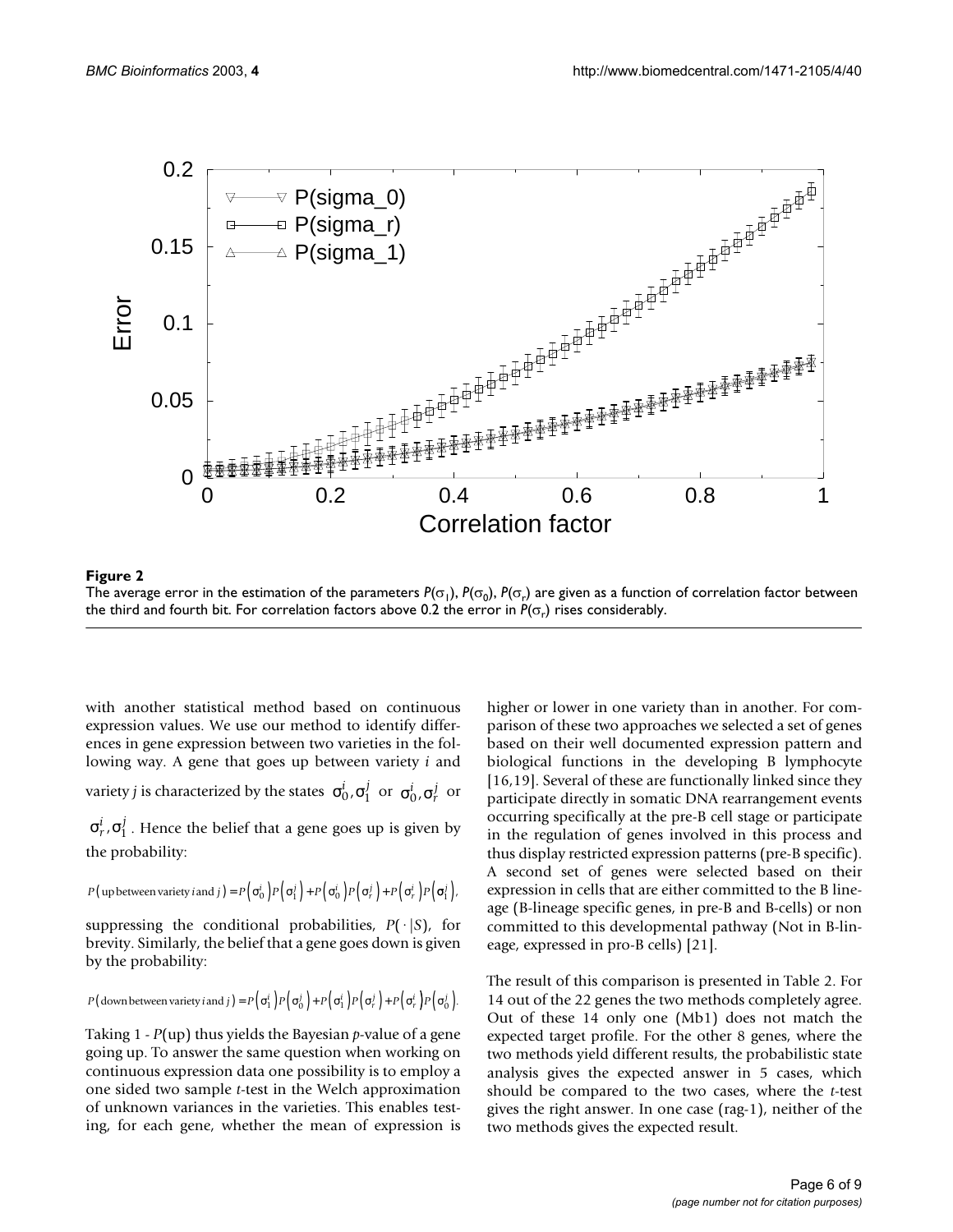<span id="page-6-0"></span>

#### Figure 3

The average error in the estimation of the error probabilities  $\left\{P^i_{0\to 1}\right\}_{i=1}^4$  . For correlation factors above 0.2  $\left.P^1_{1\to 0}\right.$  and are notably raised. Patterns were these bits deviate from the other two are then not considered as random but rather caused by an error. This effect could only be avoided by introducing extra parameters for correlation between bits.  $\left\{P^i_{0\rightarrow1}\right\}_{i=1}^4$  . For correlation factors above 0.2  $\left.P^1_{1\rightarrow0}\right.$  and  $\left.P^2_{1\rightarrow0}\right.$ 

<span id="page-6-1"></span>**Table 1: Typical paramter values. Summary of the estimated parameter values for the B-cell data. Pe refers to the set of error** 

| $\rho$ robabilities, i.e., $\left[\right. P^i_{1\rightarrow 0}, P^i_{0\rightarrow 1}\left.\right]_{i=1}^{\tau}$ . |               |               |               |           |           |              |  |  |  |  |  |
|-------------------------------------------------------------------------------------------------------------------|---------------|---------------|---------------|-----------|-----------|--------------|--|--|--|--|--|
|                                                                                                                   | $P(\sigma_1)$ | $P(\sigma_0)$ | $P(\sigma_r)$ | Max $P_a$ | Min $P_a$ | Median $P_a$ |  |  |  |  |  |
| Pro B-cells                                                                                                       | 0.405         | 0.460         | 0.135         | 0.035     | 0.0002    | 0.020        |  |  |  |  |  |
| Pre B-cells                                                                                                       | 0.395         | 0.450         | 0.155         | 0.047     | 0.003     | 0.028        |  |  |  |  |  |
| Full B-cells                                                                                                      | 0.343         | 0.471         | 0.186         | 0.073     | 0.0007    | 0.022        |  |  |  |  |  |

For the subset of genes considered here, our method has an advantage of 5 : 2 in giving the correct (i.e. expected) expression pattern. However, the number of samples is not big enough to draw firm conclusions from this result.

## **Conclusions**

The method we have presented serves several purposes:

1. It gives a measure of the biological variation of the genes' expression in different varieties.

2. It estimates each hybridizations' global error probabilities. These parameters are very useful as they serve as quality/consistency indicators of the samples of each variety.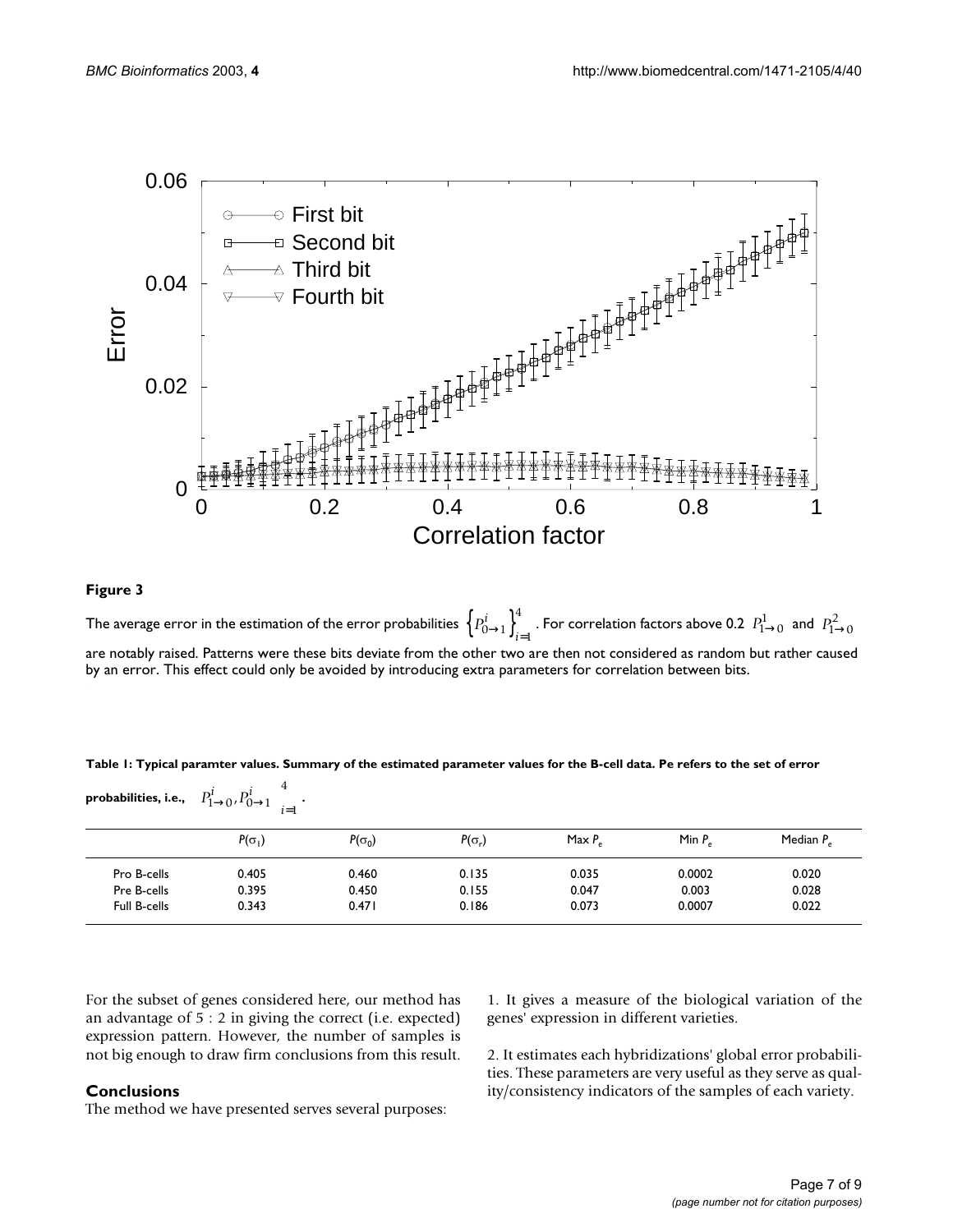|                       |           | <b>Discrete</b> |               | Continuous                  |              |              |                                    |                           |
|-----------------------|-----------|-----------------|---------------|-----------------------------|--------------|--------------|------------------------------------|---------------------------|
| Gene                  | Id        | L               | $\mathbf{II}$ | $\mathop{\rm III}\nolimits$ | $\mathsf{L}$ | $\mathbf{I}$ | $\ensuremath{\mathsf{III}}\xspace$ | Literature                |
| <b>Target profile</b> |           | S               | U             | U                           | S            | U            | U                                  | <b>B-Cell specific</b>    |
| CD20                  | 99446_at  | S               | U             | U                           | S            | U            | U                                  |                           |
| Spi                   | 93657 at  | S               | U             | U                           | S            | S            | S                                  |                           |
| <b>Target profile</b> |           | U               | D             | S                           | U            | D            | S                                  | Pre-B specific            |
| $Sox-4$               | 160109 at | U               | D             | S                           | U            | D            | S                                  |                           |
| $left-1$              | 103628 at | U               | D             | S                           | U            | S            | S                                  |                           |
| rag-1                 | 93683_at  | U               | S             | S                           | S            | S            | U                                  |                           |
| VpreB                 | 92972_at  | U               | D             | S                           | U            | D            | S                                  |                           |
| Lambda-5              | 99429_at  | U               | D             | S                           | U            | D            | S                                  |                           |
| II-7 receptor         | 99030_at  | U               | D             | S                           | U            | S            | S                                  |                           |
| TdT                   | 99030_at  | U               | D             | S                           | U            | S            | S                                  |                           |
| <b>Target profile</b> |           | U               | S             | U                           | U            | S            | U                                  | <b>B-lineage Specific</b> |
| Bob-I                 | 93915 at  | U               | S             | U                           | U            | S            | U                                  |                           |
| CD 19                 | 99945_at  | U               | S             | U                           | U            | D            | U                                  |                           |
| <b>Blnk</b>           | 100771 at | U               | S             | U                           | U            | S            | U                                  |                           |
| Pax-5                 | 96993_at  | U               | S             | U                           | U            | S            | U                                  |                           |
| <b>Blk</b>            | 92359_at  | U               | S             | U                           | U            | S            | U                                  |                           |
| $Mb-1$                | 102778_at | U               | D             | S                           | U            | D            | S                                  |                           |
| <b>B29</b>            | 161012_at | S               | S             | S                           | U            | S            | U                                  |                           |
| CD24                  | 100600_at | U               | S             | U                           | U            | S            | U                                  |                           |
| <b>Target profile</b> |           | D               | S             | D                           | D            | S            | D                                  | Not in B-lineage          |
| $ d-1 $               | 100050 at | D               | S             | D                           | D            | S            | D                                  |                           |
| Fag-1                 | 97974 at  | S               | D             | D                           | D            | S            | D                                  |                           |
| II-3 receptor         | 94747_at  | D               | S             | D                           | D            | S            | D                                  |                           |
| CD 63                 | 160493_at | D               | S             | D                           | D            | S            | D                                  |                           |
| Gata-2                | 102789_at | D               | S             | D                           | D            | D            | D                                  |                           |
|                       |           |                 |               |                             |              |              |                                    |                           |

<span id="page-7-0"></span>**Table 2:** *t***-test vs. probabilistic analysis of gene expression levels. The three groups I, II and III indicate the expressional changes between**  *Pro-B to Pre-B, Pre-B to Mature-B***, and** *Pro-B to Mature-B* **respectively. U stands for accepting the hypothesis up, D for down, and S (stable) if no hypothesis could be accepted on the 95% confidence level.**

3. Given the parameters above, it estimates the probability of a gene belonging to each of the three groups  $\sigma_{0}$ ,  $\sigma_{r}$  and  $\sigma_1$ . These probabilities in turn indicate weather the gene is likely to be below, fluctuating around or above the threshold of discretization.

4. Clustering of genes to expression profiles over a set of different varieties is achieved with Eq. (4). The probability, i.e. belief, that a gene belongs to a certain cluster is exactly quantified.

This novel approach is proven valuable for quantifying both data reliability and underlying gene expression in microarray experiments. Our method has been successfully applied in two different projects [22,20].

## **Authors' Contributions**

SB and TB have contributed to the development of the model and implemented the algorithms. MS has contributed the experimental data and biological expertise.

#### **Acknowledgments**

SB and TB are supported by Knut and Alice Wallenberg Foundation through the SWEGENE consortium. MS is supported by the Swedish science council and the A. Österlund foundation. The authors also extend their gratitude to Carsten Peterson, Patrik Edén, Jari Häkkinen and Markus Rignér, for fruitful discussions and careful proofreading of the manuscript.

#### **References**

- 1. Cho RJ, Campbell MJ, Winzeler EA, Steinmetz L, Conway A, Wodicka L, Wolfsberg TG, Gabrielian AE, Landsman D and Lockhart DJ: **Genome-Wide transcriptional analysis of the mitotic cell cycle.** *Mol Cel* 1998, **2:**65-73.
- 2. Eisen MB, Spellman PT, Brown PO and Botstein D: **[Cluster Analysis](http://www.ncbi.nlm.nih.gov/entrez/query.fcgi?cmd=Retrieve&db=PubMed&dopt=Abstract&list_uids=24541) [of Genome Wide Expression Patterns](http://www.ncbi.nlm.nih.gov/entrez/query.fcgi?cmd=Retrieve&db=PubMed&dopt=Abstract&list_uids=24541)[.](http://www.ncbi.nlm.nih.gov/entrez/query.fcgi?cmd=Retrieve&db=PubMed&dopt=Abstract&list_uids=10.1073/pnas.95.25.14863)** *PNAS* 1998, **95:**14863-68.